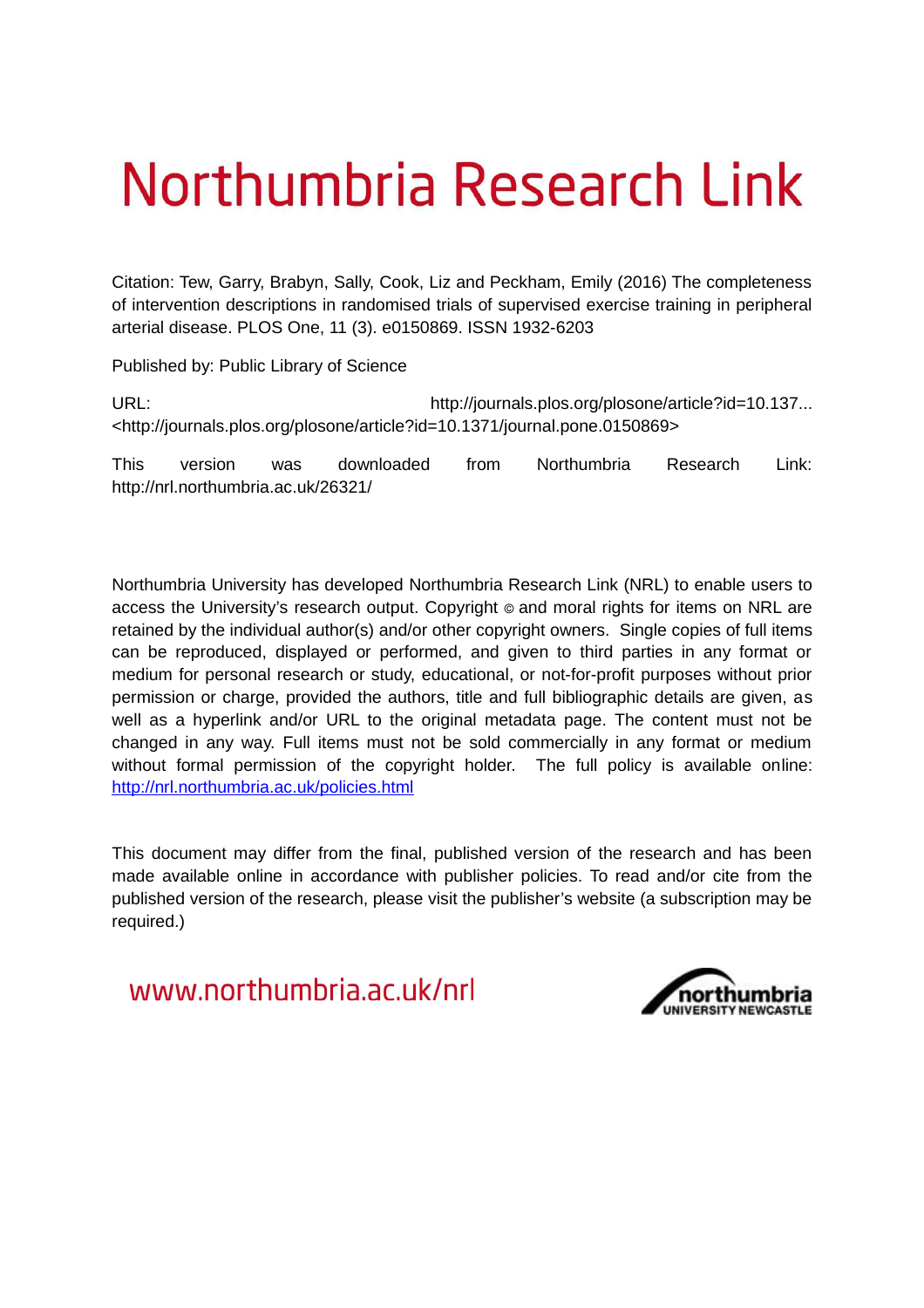<span id="page-1-0"></span>RESEARCH ARTICLE

## The Completeness of Intervention Descriptions in Randomised Trials of Supervised Exercise Training in Peripheral Arterial Disease

#### Garry A. Tew<sup>1</sup>\*, Sally Brabyn<sup>2</sup>, Liz Cook<sup>3</sup>, Emily Peckham<sup>2</sup>

1 Department of Sport, Exercise and Rehabilitation, Northumbria University, Newcastle Upon Tyne, United Kingdom, 2 Mental Health and Addiction Group, Department of Health Sciences, University of York, York, United Kingdom, 3 York Trials Unit, Department of Health Sciences, University of York, York, United Kingdom

\* garry.tew@northumbria.ac.uk

### Abstract

Research supports the use of supervised exercise training as a primary therapy for improving the functional status of people with peripheral arterial disease (PAD). Several reviews have focused on reporting the outcomes of exercise interventions, but none have critically examined the quality of intervention reporting. Adequate reporting of the exercise protocols used in randomised controlled trials (RCTs) is central to interpreting study findings and translating effective interventions into practice. The purpose of this review was to evaluate the completeness of intervention descriptions in RCTs of supervised exercise training in people with PAD. A systematic search strategy was used to identify relevant trials published until June 2015. Intervention description completeness in the main trial publication was assessed using the Template for Intervention Description and Replication checklist. Missing intervention details were then sought from additional published material and by emailing authors. Fifty-eight trials were included, reporting on 76 interventions. Within publications, none of the interventions were sufficiently described for all of the items required for replication; this increased to 24 (32%) after contacting authors. Although programme duration, and session frequency and duration were well-reported in publications, complete descriptions of the equipment used, intervention provider, and number of participants per session were missing for three quarters or more of interventions (missing for 75%, 93% and 80% of interventions, respectively). Furthermore, 20%, 24% and 26% of interventions were not sufficiently described for the mode of exercise, intensity of exercise, and tailoring/progression, respectively. Information on intervention adherence/fidelity was also frequently missing: attendance rates were adequately described for 29 (38%) interventions, whereas sufficient detail about the intensity of exercise performed was presented for only 8 (11%) interventions. Important intervention details are commonly missing for supervised exercise programmes in the PAD trial literature. This has implications for the interpretation of outcome data, the investigation of dose-response effects, and the replication of protocols in future studies and clinical practice. Researchers should be mindful of intervention reporting



## **G** OPEN ACCESS

Citation: Tew GA, Brabyn S, Cook L, Peckham E (2016) The Completeness of Intervention Descriptions in Randomised Trials of Supervised Exercise Training in Peripheral Arterial Disease. PLoS ONE 11(3): e0150869. doi:10.1371/journal. pone.0150869

Editor: Xianwu Cheng, Nagoya University, JAPAN

Received: September 16, 2015

Accepted: February 15, 2016

Published: March 3, 2016

Copyright: © 2016 Tew et al. This is an open access article distributed under the terms of the [Creative](http://creativecommons.org/licenses/by/4.0/) [Commons Attribution License](http://creativecommons.org/licenses/by/4.0/), which permits unrestricted use, distribution, and reproduction in any medium, provided the original author and source are credited.

Data Availability Statement: All relevant data are within the paper and its Supporting Information files.

Funding: The authors have no support or funding to report.

Competing Interests: The authors have declared that no competing interests exist.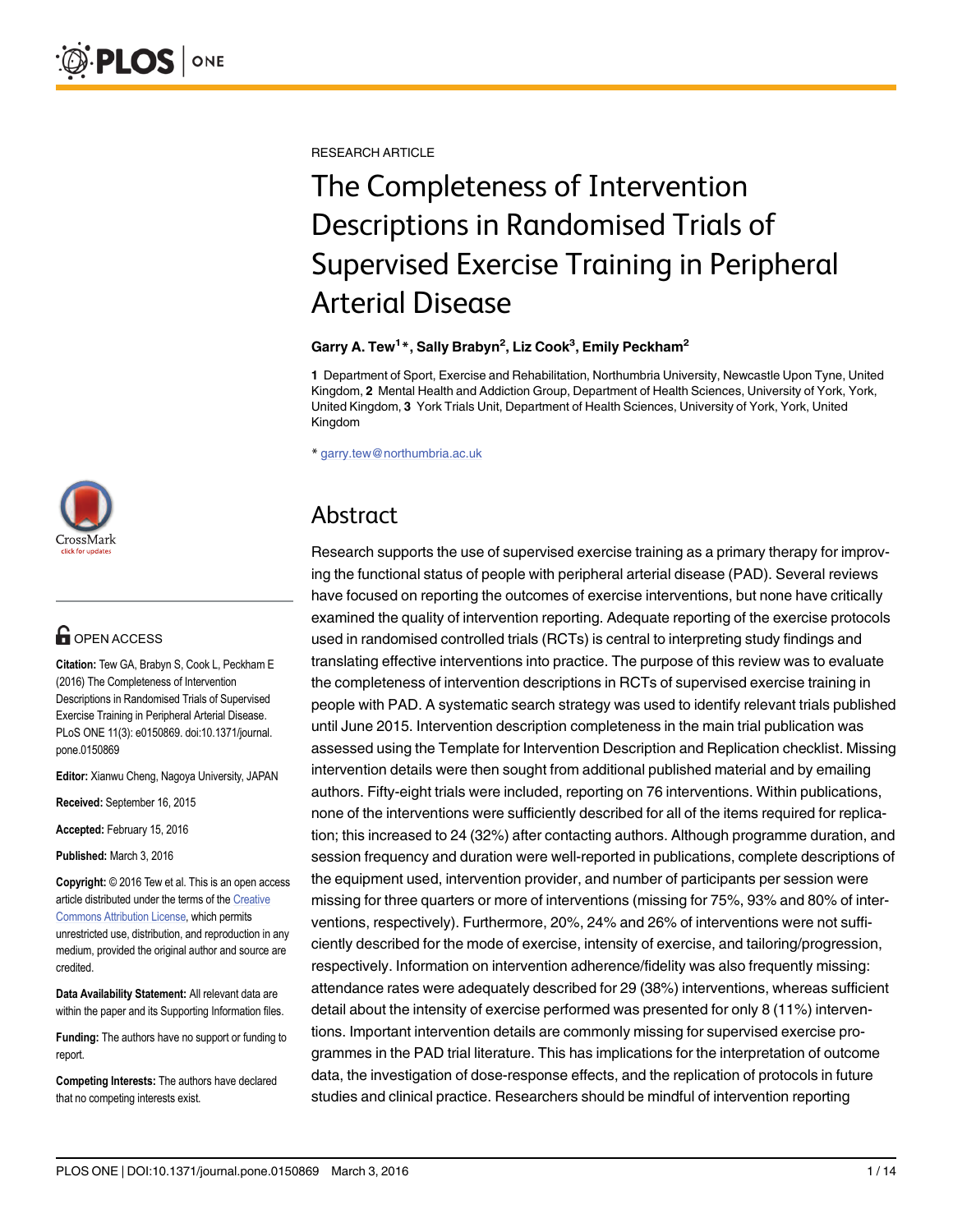<span id="page-2-0"></span>guidelines when attempting to publish information about supervised exercise programmes, regardless of the population being studied.

#### Introduction

Peripheral arterial disease (PAD) is a manifestation of systemic atherosclerosis in which one or more branches of the lower aorta become partially or completely occluded, impeding blood flow to the lower extremities. Its prevalence increases from around 8–10% at age 60–69 years to  $>15\%$  in adults aged  $>80$  years, and it has been estimated that  $>200$  million people worldwide have PAD  $[1]$ . The clinical spectrum of PAD is broad; at the milder end individuals may be asymptomatic or they may experience exertion-induced leg pain/discomfort (including intermittent claudication and atypical leg symptoms), and at the severe end individuals have limb-threatening ischaemia (critical limb ischaemia) associated with rest pain and ulceration/ gangrene, which may lead to lower-extremity amputation. Functional impairment and functional decline are common in PAD, even among those who are asymptomatic [[2\]](#page-11-0). PAD is also associated with an increased risk of myocardial infarction, ischaemic stroke, heart failure, and vascular death reflecting the systemic atherosclerotic burden [\[3](#page-11-0)].

Exercise training has been an extensively-studied strategy for improving the functional status of individuals with PAD. For example, a recent Cochrane review including 1,816 participants across 30 randomised controlled trials concluded that exercise training improved walking ability by 50% to 200% compared with usual care or placebo in individuals with intermittent claudication [[4\]](#page-11-0). Another recent systematic review and meta-analysis involving 2,074 participants across 27 studies demonstrated that supervised exercise improves maximum walking distance to a greater extent than unsupervised exercise (effect size at 12 months = 0.56, 95% confidence intervals 0.34 to 0.77) [\[5](#page-11-0)]. Other studies have evaluated the benefits of exercise in PAD patients without claudication  $[6,7]$ , the effects of exercise on haemodynamic, functional and quality of life outcomes  $[8-10]$  $[8-10]$  $[8-10]$ , and the effectiveness of exercise versus alternative treatments such as lower-limb revascularisation [\[11,12\]](#page-12-0), intermittent pneumatic compression [[13](#page-12-0)], and pharmacological therapy  $[14-16]$  $[14-16]$  $[14-16]$ . This body of research has culminated in supervised exercise programmes being recommended as a first-line therapy for symptomatic PAD in clinical guidelines around the world  $[17-19]$  $[17-19]$  $[17-19]$  $[17-19]$ . However, it is currently unclear how to best tailor exercise programmes throughout the PAD continuum (e.g. in asymptomatic disease, stable claudication, or after revascularisation) or to achieve a particular outcome (e.g. to increase or maintain walking capacity, or reduce cardiovascular risk), and this is reflected in the broad guidelines on exercise for intermittent claudication provided by the United Kingdom's National Institute for Health and Care Excellence: "2 hours of supervised exercise a week for a 3-month period encouraging people to exercise to the point of maximal pain." [\[20\]](#page-12-0)

A critical yet sometimes overlooked feature of exercise-related research is the reporting of the exercise intervention. Exercise programmes comprise several components all of which interplay to determine the overall training response. These include the mode and intensity of exercise, the duration and frequency of exercise sessions, and the duration of the programme. Inadequate reporting of these components, and other important information such as the actual dose of exercise received, can limit the interpretation of study findings and the translation of research evidence into clinical practice. Previous work has highlighted deficiencies in the reporting of a range of non-pharmacological interventions in published trials [\[21\]](#page-12-0). A recent review of exercise-based cardiac rehabilitation trials has also reported that only 8% of interventions sufficiently described all items required for replication within the main publication,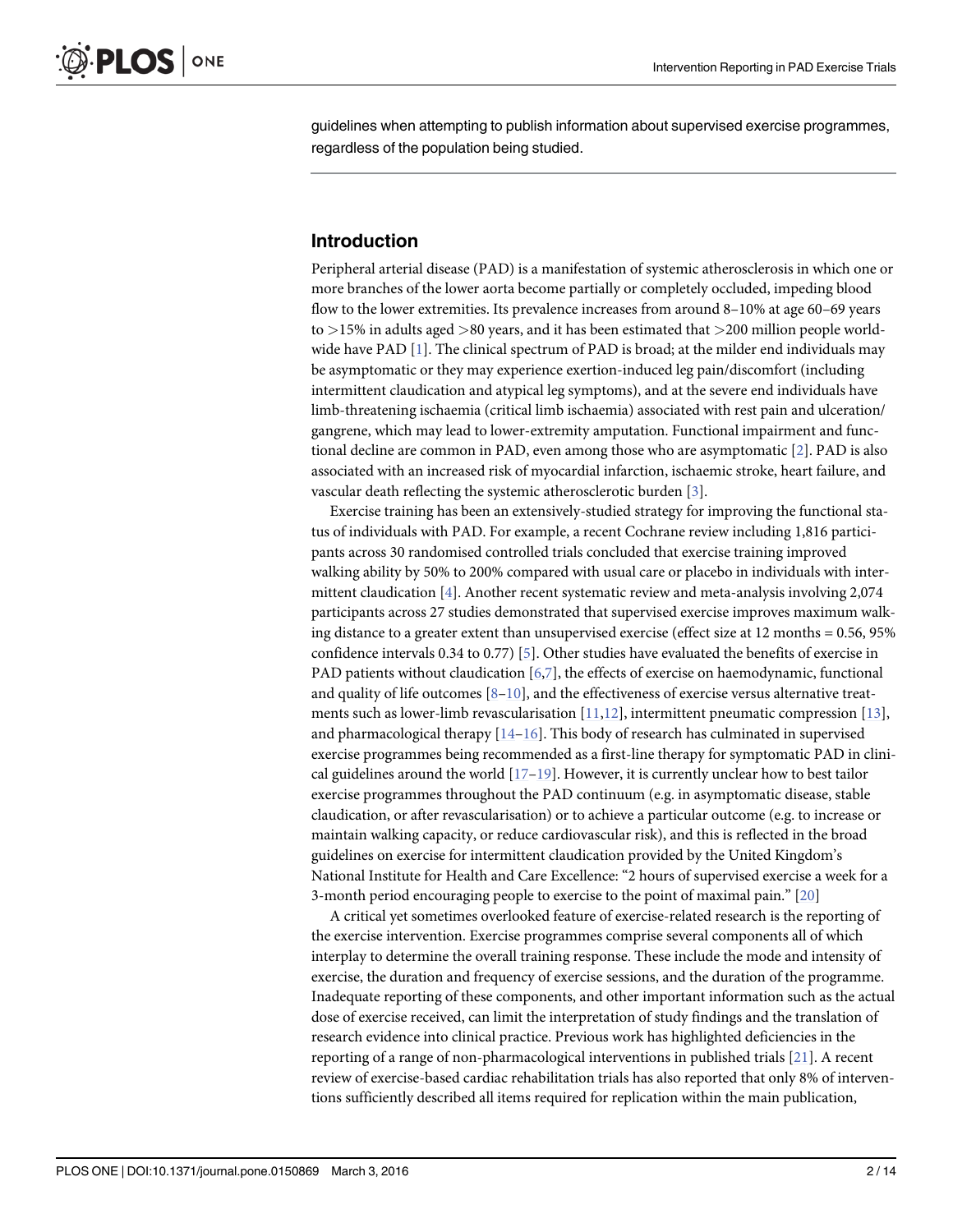<span id="page-3-0"></span>increasing to 15% after reviewing additional published material, and 43% after contacting trial authors [[22](#page-12-0)]. This latter study used the recently-developed Template for Intervention Description and Replication (TIDieR) checklist and guide [\[23\]](#page-13-0), which provides a structure for assessing the completeness of intervention descriptions.

The aim of this study was to examine the completeness of reporting of supervised exercise programmes for people with PAD in published trials using the TIDieR checklist. We also assessed if incomplete intervention descriptions could be improved by reviewing additional published material and contacting trial authors.

#### Methods

#### Eligibility criteria

The sample of trials was identified via a systematic search for publications reporting on the effects of supervised exercise programmes on functional and quality of life outcomes for PAD. Studies were included if they were randomised controlled trials, published in English, comparing any supervised exercise programme versus control or any other exercise (e.g. unsupervised exercise programme), medical or surgical intervention. Participants must have had clinicallydiagnosed lower-limb PAD, which was either asymptomatic or associated with claudication/ exertional leg symptoms of any severity. Trials that included patients with critical limb ischaemia were excluded. Studies must have reported at least one of the following outcome measures to be included: treadmill walking performance (i.e. pain-free or maximum walking distance or time), 6-minute walking distance, or health-related quality of life. For inclusion, an exercise programme needed to be described as supervised or, if a mixture supervised and unsupervised exercise was used, the start of the programme should have comprised a least four weeks of supervised training involving at least one supervised session per week. The exercise programme may have been provided to participants in any setting (e.g. hospital, community centre). Interventions including other components (e.g. dietary modification, smoking cessation, or revascularisation) were included; however, this review focussed solely on the completeness of reporting of the supervised exercise component. Trials in which all groups were offered the same supervised exercise programme with or without some other intervention component(s) (e.g. exercise + drug versus exercise alone) were excluded. Where multiple supervised exercise programmes were investigated within a single study, each exercise arm was considered a separate intervention.

#### Search strategy

A systematic search of multiple electronic databases (EMBASE, MEDLINE, Cochrane Central Register of Controlled Trials) was performed and included publications up to June 2015. The search strategy of Lauret et al. was used [[24](#page-13-0)], and is presented in [S1 Search Strategy](#page-11-0). This included a combination of relevant free-text and MeSH terms for the population and intervention, with methodological filters to limit results to randomised controlled trials, systematic reviews, and meta-analyses. Reference lists of included studies, existing systematic reviews and meta-analyses were also searched to identify trials eligible for inclusion.

After removing duplicates, titles and abstracts were examined for potential relevance. The first 10% of titles and abstracts were screened independently by two reviewers (SB and EP). As this showed excellent agreement, the remaining 90% were screened by one reviewer only (GT, SB, LC or EP). Full-text screening was performed independently by two reviewers (GT and either SB, LC or EP) using a purpose-built screening form, and any concerns about study eligibility were resolved through discussion or through consultation with a third reviewer.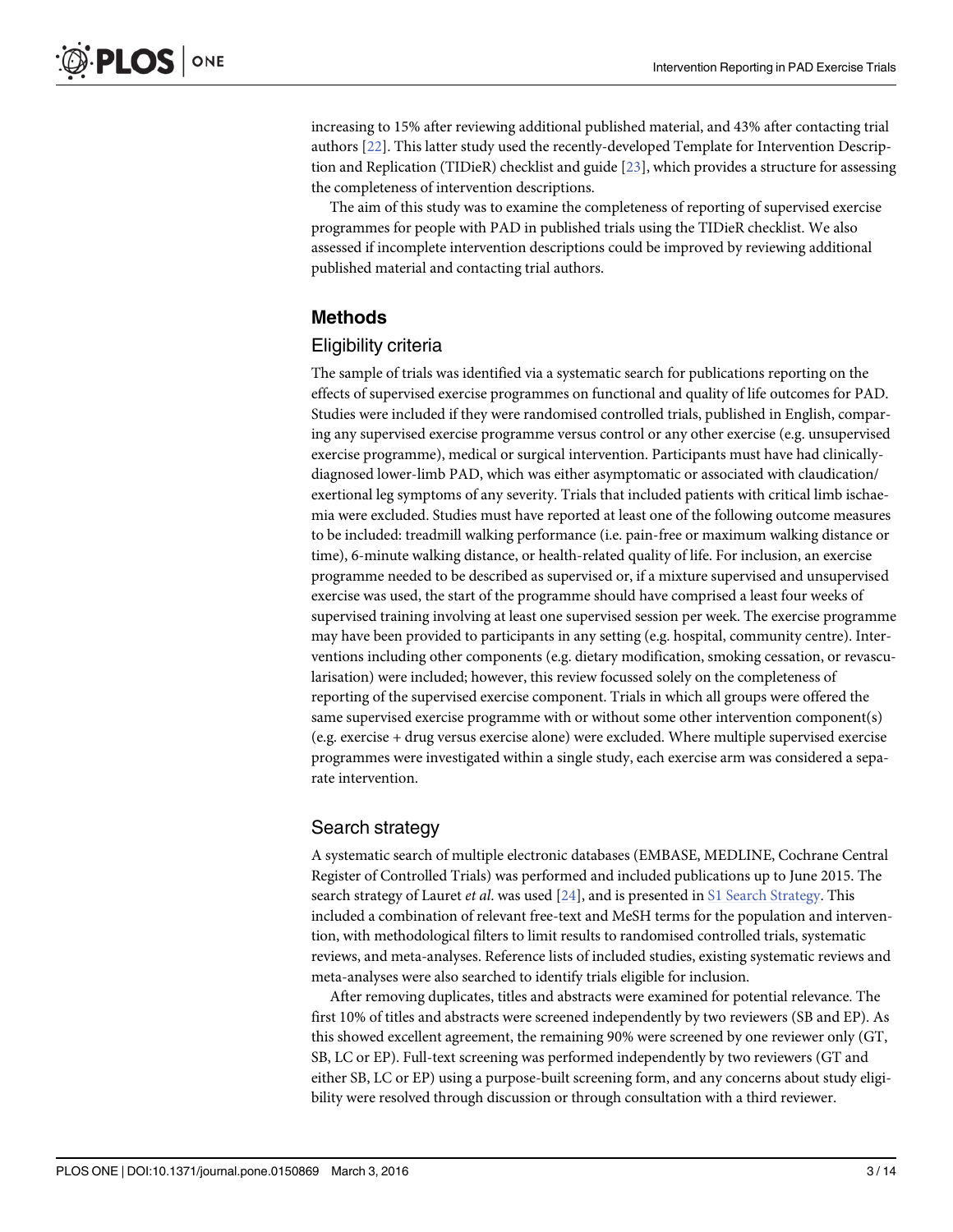#### <span id="page-4-0"></span>Assessment of intervention description

Intervention descriptions in eligible trials were assessed using the TIDieR checklist [\(Table 1\)](#page-3-0), which contains guidance on the reporting of 12 intervention items [[23](#page-13-0)]. Items 1 and 2 capture the intervention name and rationale. Items 3 through 9 cover the core procedural and contextual elements of the intervention required for replication. Item 3 –What: Materials–was only marked as complete if the make and model of the equipment used was described or, in the case of treadmill exercise, if a statement was provided about whether a motorised or non-motorised treadmill was used. Item 4 –What: Procedures–was only marked as complete if the mode(s) and structure of the exercise sessions were sufficiently described to allow replication. In the case of walking exercise, it needed to be clear whether treadmill or overground walking was used and whether participants walked on the flat or on a gradient. For Item 5 –Intervention Provider–we required a clear description of who supervised the exercise sessions, including what specific training they received in delivering the intervention, and a description of their

| <b>Hart</b>                                                                        | Home company | the second special state of                                                                            |  |  |
|------------------------------------------------------------------------------------|--------------|--------------------------------------------------------------------------------------------------------|--|--|
| that were used to assess intervention reporting (adapted from refs [22] and [23]). |              |                                                                                                        |  |  |
|                                                                                    |              | Table 1. Brief description of the Template for Intervention Description and Replication (TIDieR) items |  |  |

| Item<br>no. | Item name                  | Item description                                                                                                                                                                                                                                                  |
|-------------|----------------------------|-------------------------------------------------------------------------------------------------------------------------------------------------------------------------------------------------------------------------------------------------------------------|
| 1           | Brief name                 | A name or a phrase which describes the intervention                                                                                                                                                                                                               |
| 2           | Why                        | Describe the rationale, theory, or goal of the elements essential to the<br>intervention                                                                                                                                                                          |
| 3           | What: materials            | Describe any physical or informational materials used in the intervention,<br>including the make and model of exercise equipment and what materials<br>were provided to participants or used in intervention delivery or in training<br>of intervention providers |
| 4           | What: procedures           | Describe each of the procedures, activities, and/or processes used in the<br>intervention, including any enabling or support activities                                                                                                                           |
| 5           | Provider                   | Describes the intervention provider(s) and their expertise, background, and<br>any specific training given                                                                                                                                                        |
| 6           | How                        | Describe whether the supervised exercise programme was delivered<br>individually or in a group; if group, then state the maximum number of<br>participants per session                                                                                            |
| 7           | Where                      | Describe the type(s) of location(s) where the intervention occurred,<br>including any necessary infrastructure or relevant features                                                                                                                               |
| 8           | When and how<br>much       | Describes the dose/schedule of the intervention including the following:                                                                                                                                                                                          |
|             | (a) Intensity              | The intensity of exercise used in the intervention (e.g., target severity of<br>claudication pain during walking)                                                                                                                                                 |
|             | (b) Frequency              | The frequency of exercise sessions                                                                                                                                                                                                                                |
|             | (c) Session time           | The duration of each individual exercise session                                                                                                                                                                                                                  |
|             | (d) Overall duration       | The overall duration of the supervised exercise programme                                                                                                                                                                                                         |
| 9           | Tailoring                  | If the intervention was planned to be personalised, titrated or adapted, then<br>describe what, why, when and how                                                                                                                                                 |
| 10          | <b>Modifications</b>       | Describes any modifications to the intervention during the course of the<br>study                                                                                                                                                                                 |
| 11          | How well: planned          |                                                                                                                                                                                                                                                                   |
|             | (a) fidelity<br>strategies | Describe any strategies, besides direct supervision, which were used to<br>maintain or improve intervention fidelity                                                                                                                                              |
|             | (b) fidelity<br>assessment | Describe what procedures were used to assess intervention adherence or<br>fidelity, e.g., exercise logbooks                                                                                                                                                       |
| 12          | How well: actual           | Describe the extent to which the delivered intervention varied from the<br>intended intervention, e.g., through the provision of data about how many<br>exercise sessions were completed, and the duration and intensity of those<br>sessions                     |
|             |                            |                                                                                                                                                                                                                                                                   |

doi:10.1371/journal.pone.0150869.t001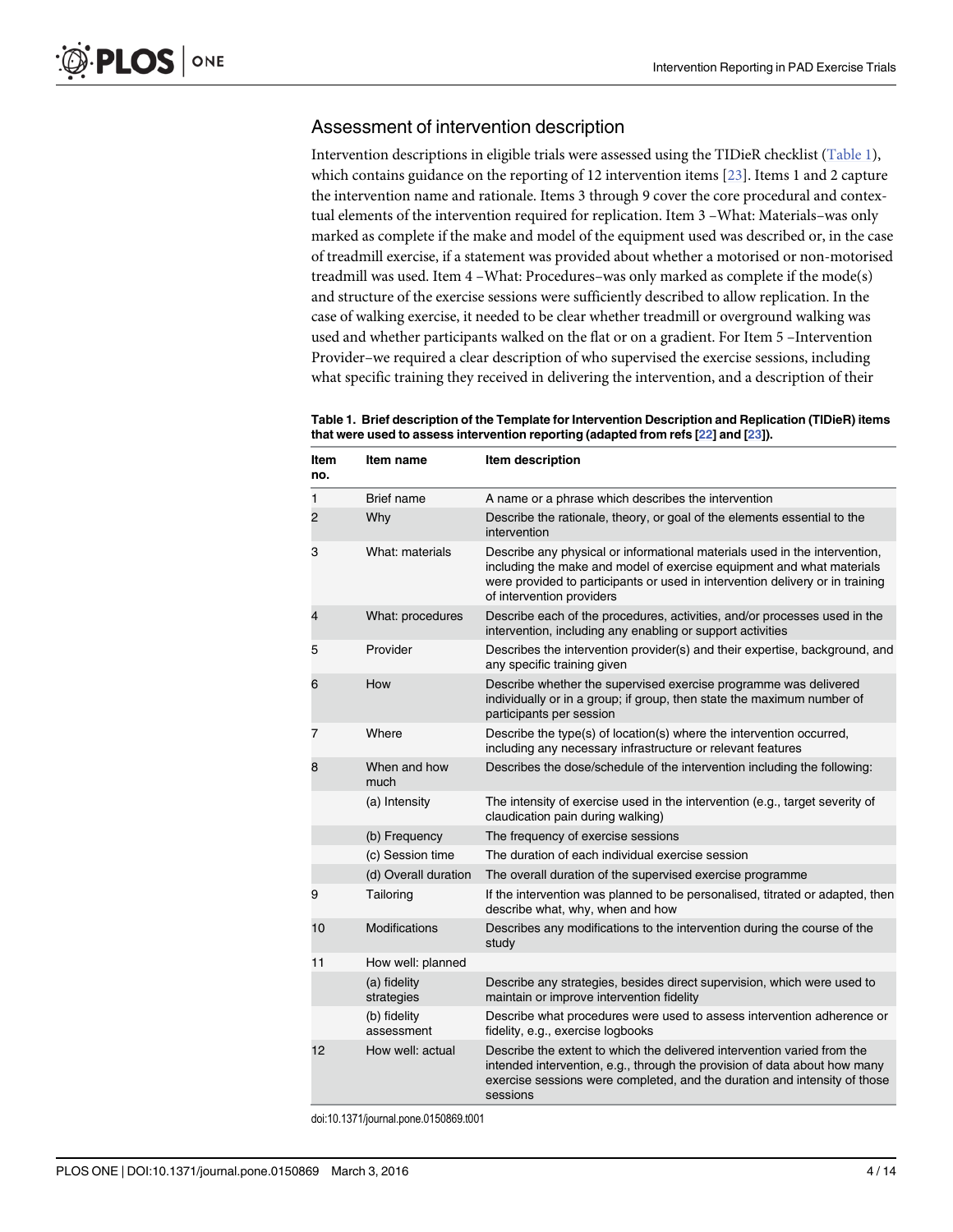<span id="page-5-0"></span>expertise and background. For Item 6 –Mode of Delivery–all sessions were supervised, so we only required information about whether participants trained one-to-one with supervisors or in groups, as well as the maximum number of participants per session if group training was used. Item 7 was about the location(s) where the intervention occurred. As this study was specifically concerned with exercise interventions, Item 8 –When and How Much–was assessed in its component parts to include the essential elements of the exercise dose: intensity of exercise, session frequency, session length, and overall intervention duration [[22](#page-12-0)]. Item 9 –Tailoring– required a clear description of how the exercise programme was individualised and progressed. The final items (10–12) record modifications to, and fidelity of, the intervention. Item 10 –Modifications–refers to modifications that occurred to the intervention at a study level after recruitment had commenced. We considered Item 11 –How Well: Planned–as comprising 2 parts: the first was about if any strategies, besides direct supervision, were used to maintain or improve intervention fidelity; the second was about what procedures were used to assess intervention adherence or fidelity, such as exercise logbooks and heart rate monitoring. Finally, Item 12 –How Well: Actual–required authors to describe the extent to which the delivered intervention varied from the intended intervention, for example, through the provision of data about how many exercise sessions were completed, and the duration and intensity of those sessions.

Each intervention in the included trials was appraised for completeness of reporting of each checklist item. Items missing from the intervention description, or not described in sufficient detail for replication, were considered to be incomplete. For each intervention that was incompletely described, a list of missing items was generated.

#### Collection of further intervention details

For each trial, reference lists, as well as citation and author tracking, were used to determine whether additional information about the intervention had been published in other sources. If relevant publications were found, these were retrieved and relevant data extracted.

If no further sources describing the intervention could be located, or if some items were still incomplete, attempts were made to contact the authors of the trials for further information. For more recent studies, email addresses were generally available within the article. Contacting authors of older studies involved searching for their most recent publications and accompanying contact details, using Google, or workplace staff directories. Corresponding authors were emailed questions specifically related to the missing intervention information. Authors were sent up to 3 emails, each a fortnight apart. If emails were not delivered because of an incorrect or inactive address, attempts were made to contact co-authors. If authors responded with the requested information, the completeness of the TIDieR checklist was reassessed.

#### Data analysis

A modified version of the TIDieR checklist [\[23\]](#page-13-0) was used as a data extraction form for compiling details about each checklist item. An Excel spreadsheet was used to track the completion of missing items, including searches for additional sources and follow-up with email contacts. Data extraction from all included trials was completed independently by two reviewers (GT and EP). Disagreements were resolved through discussion. Data were analysed using descriptive statistics, as described previously [[22](#page-12-0)].

#### **Results**

After de-duplication, abstract screening, and full-text review, the final sample comprised 58 trials reporting on 76 interventions ( $Fig 1A$ ). A list of the included trials, including a brief description of the intervention(s) and comparator(s), is provided in  $S1$  Table. The most common study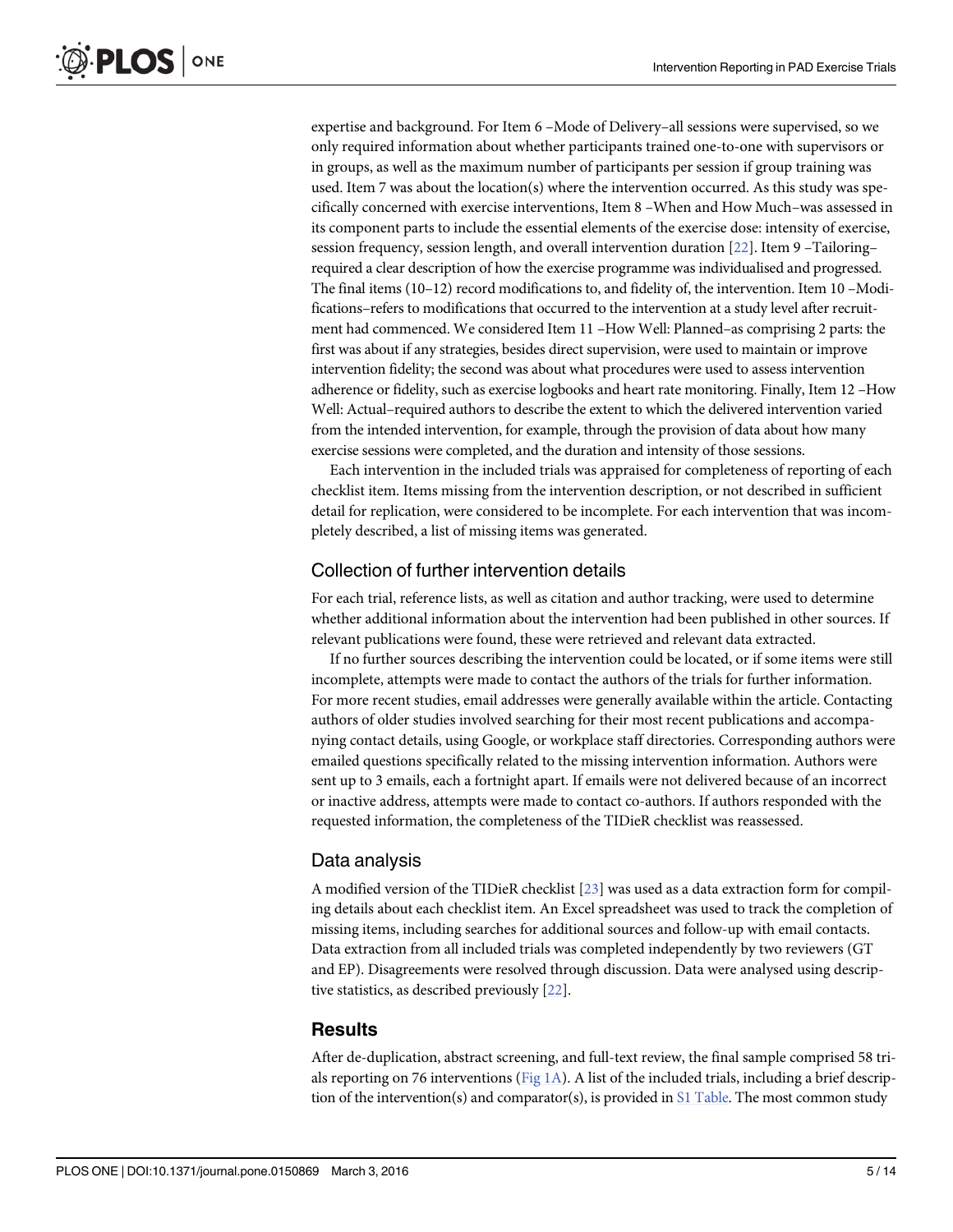<span id="page-6-0"></span>

[Fig 1.](#page-4-0) The flow of studies through the trial selection process (A) and the author contact process (B).

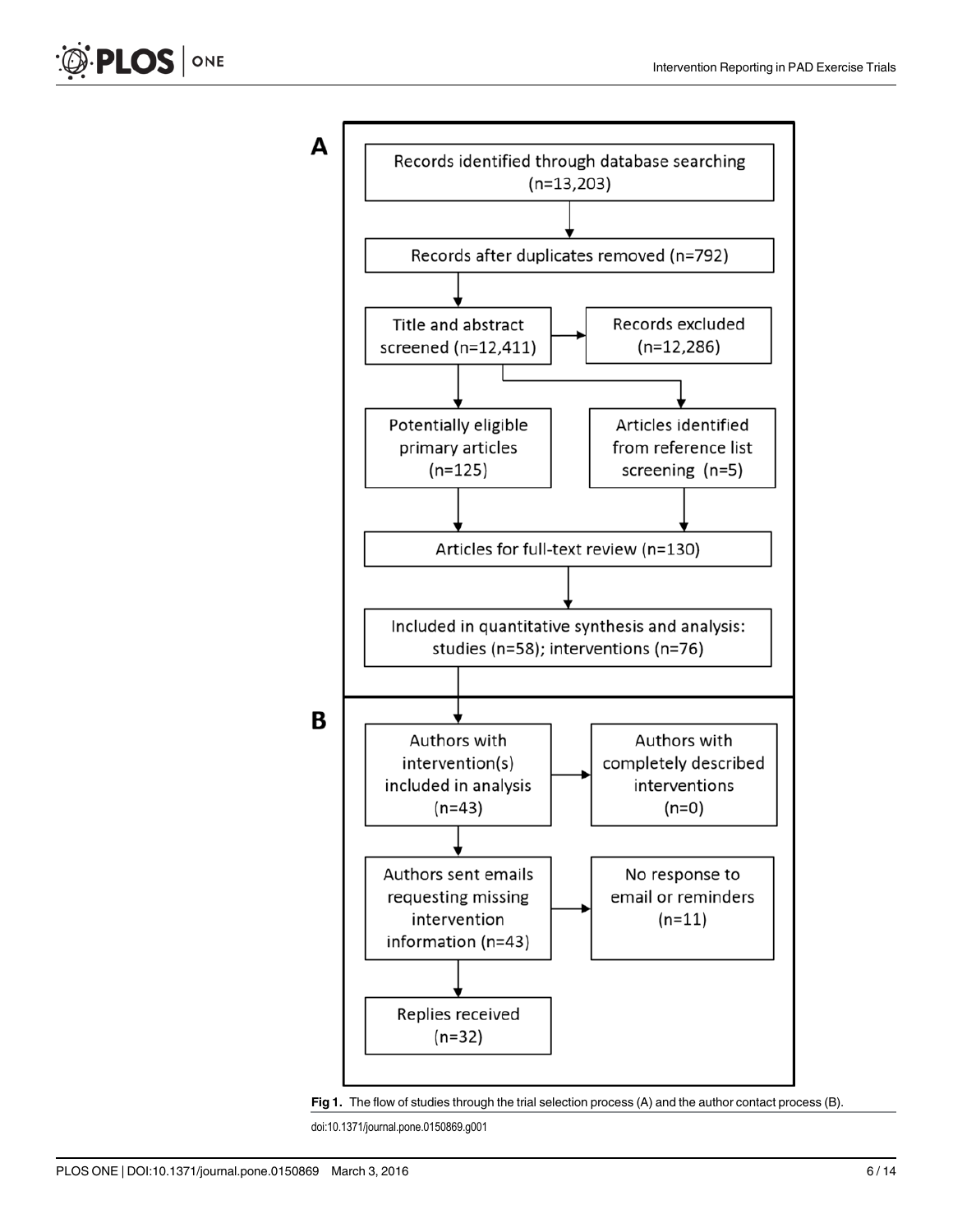<span id="page-7-0"></span>design was a supervised exercise programme versus some type of control condition ( $N = 21$ , 36%). Six trials (10%) evaluated an exercise programme initiated after revascularisation; in all other cases, the intervention was provided to participants who were being managed conservatively. One trial included individuals with PAD who were either asymptomatic or had exertion leg symptoms not consistent with intermittent claudication [\[6](#page-12-0)]. Another study included people with PAD with or without claudication  $\left[\frac{7}{1}\right]$ . All other trials limited recruitment to people with intermittent claudication. The trials were published between 1973 and 2014; however 37 (64%) were published within the last 10 years. Across the 58 trials, 43 corresponding authors were listed [\(Fig 1B](#page-5-0)). Eight authors had published two or more trials eligible for inclusion in the analysis.

The types of exercise interventions used are briefly described in [S1 Table.](#page-11-0) Fifty-one interventions (67%) involved aerobic training, 8 (11%) involved resistance training, and 12 (16%) involved a combination of aerobic and resistance training. The specific type of training used was unclear in the remaining 5 (7%) interventions. Of the 63 aerobic training components (excluding any warm-up or cool-down exercises), 37 (59%) were based solely on treadmill or overground walking, 2 (3%) involved walking with poles, 4 (6%) involved arm-crank exercise, 3 (5%) involved cycle ergometer exercise, 1 involved StairMaster exercise, 1 involved plantarflexion exercise (four 4-min intervals), and 15 (24%) involved a combination of 2 or more aerobic exercise modalities (circuit training is included in this category). Of the 20 resistance training components, 6 (30%) included only lower-body exercises, 1 included only upper-body exercises, and 9 (45%) included a combination of upper- and lower-body exercises. The specific resistance exercises used was unclear in the remaining 4 (20%) cases. The duration of supervised exercise training ranged from 2 weeks [[14,16](#page-12-0)] to 18 months [[25](#page-13-0)].

#### Description of supervised exercise programmes in main publications

A brief intervention description (Item 1) and rationale (Item 2) were found in the main trial publication for all 76 interventions. Fig 2 displays the number and percentage of interventions for which checklist items 3 through 9 were assessed as complete. None of the main publications provided complete information for all of these core items; however, three of the items were reasonably well reported: 72% of interventions were assessed as complete for procedures (Item 4), 70% for the when and how much of the programme (Item 8), and 64% for intervention tailoring/progression (Item 9). Of the 21 interventions that were inadequately described for procedures, all were lacking some information regarding the mode(s) of exercise used, and 13 were also missing information about the order of exercises or proportion of time devoted to each exercise. In terms of the component parts of the when and how much item (Item 8; [Fig 3](#page-8-0)), programme duration, session frequency and session duration were complete for  $\geq$ 95% of interventions, whereas the intensity of exercise prescribed was missing or unclear for 21 (28%) interventions. Items that were poorly described included materials (Item 3; 20%), provider (Item 5; 4%), mode of delivery (Item 6; 14%), and setting (Item 7; 37%).

Only one main publication described a modification to a supervised exercise programme after recruitment had commenced (Item 10): Parmenter and colleagues explained that the leg press exercise was dropped from both of their resistance training programmes after one participant had experienced exacerbation of a heel fissure while using it [[26](#page-13-0)]. Only 7 interventions (9%), across 5 publications  $[12, 27-30]$  $[12, 27-30]$  $[12, 27-30]$  $[12, 27-30]$ , reported on planned strategies to enhance intervention fidelity besides direct supervision (Item 11). These strategies included use of an intervention oversight committee [[12](#page-12-0)], an educational component promoting regular exercise [\[28,29\]](#page-13-0), and allowing participants to make up missed sessions [\[27\]](#page-13-0). Procedures for assessing adherence or fidelity were described for only 31 (41%) interventions. Furthermore, data on the extent to which the intervention was delivered as planned (Item 12) was provided for only 25 (33%)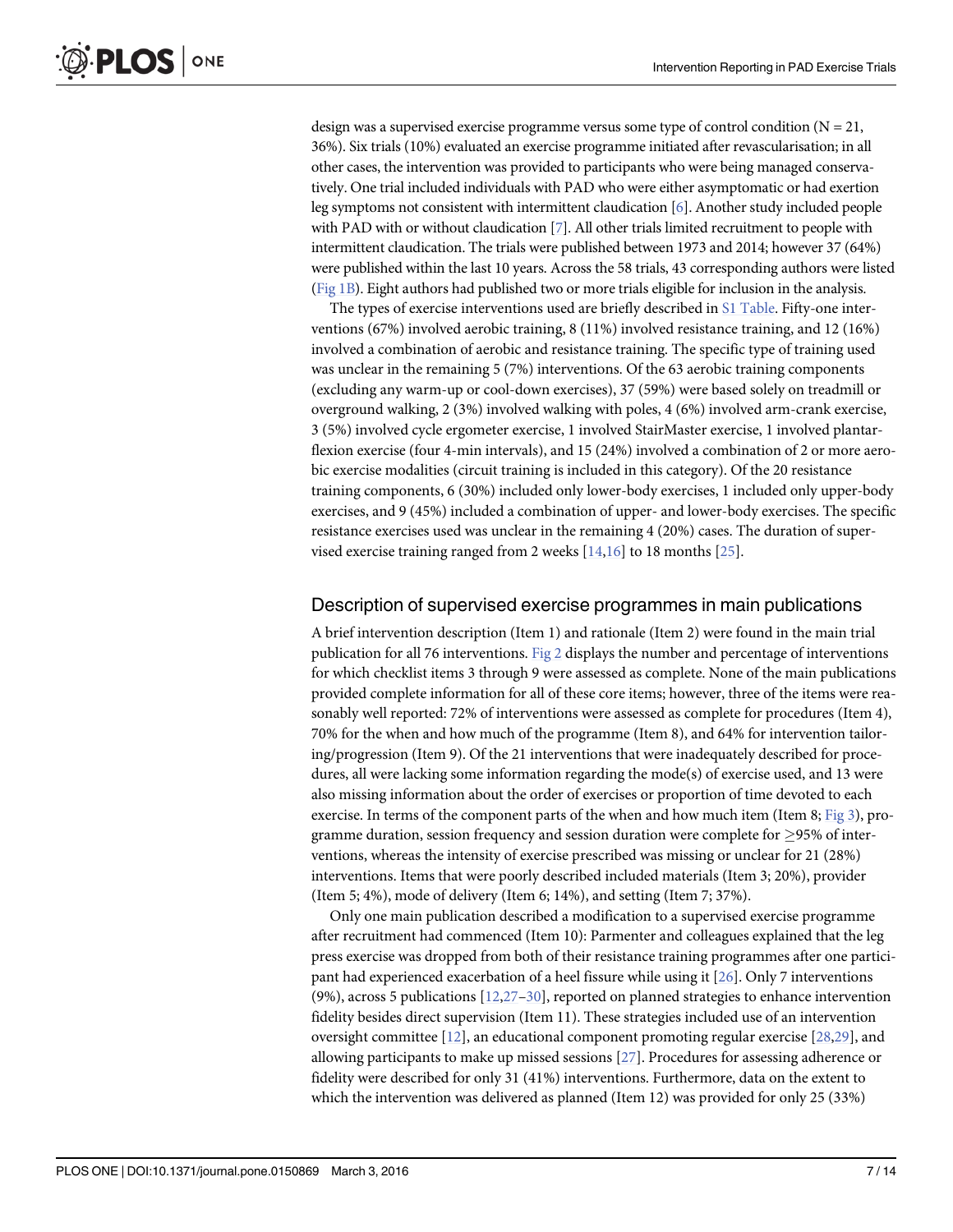<span id="page-8-0"></span>

\*numbers in bars represent the number of interventions rated as complete (N=76)

tintervention must report exercise intensity, session time and frequency, and overall programme duration to be assessed as complete (see Figure 3)

[Fig 2. F](#page-6-0)or each Template for Intervention Description and Replication (TIDieR) item, the percentage of interventions which completely reported the item in the main trial publication, after reviewing additional published sources, and after contact with trial authors.

doi:10.1371/journal.pone.0150869.g002

interventions. Such data was most commonly limited to the number/percentage of sessions attended (11 of 25 interventions).

#### Description of supervised exercise programmes after reviewing additional published material

Additional sources of information were found for 39 (67%) of the 58 included studies; these are listed in [S1 Table](#page-11-0). The reviewing of these additional sources did not lead to any of the interventions becoming completed for items 3 through 9. Improvements in individual item descriptions were most common for location (Item 7), tailoring/progression (Item 9), and procedures (Item 4); complete for 14, 7 and 6 interventions, respectively ([Fig 2\)](#page-7-0). Only one additional intervention modification (Item 10) was identified: Langbein and colleagues explained that their exercise programme duration was changed from 12 to 24 weeks part way through their study [[31\]](#page-13-0). Procedures for assessing adherence or fidelity (Item 11) were described for a further 3 interventions, taking the total number of interventions satisfying this item to 34 (45%). Information on intervention adherence/fidelity (Item 12) continued to be frequently missing: attendance rates were now adequately described for 29 (38%) interventions, whereas data on the actual intensity of exercise performed was now known for only 8 (11%) interventions.

#### Description of supervised exercise programmes after emailing trial authors

All 43 corresponding authors needed to be contacted for additional information about missing intervention details. Email addresses were obtained for all authors. Thirty-two authors (74%) responded and provided additional information, whereas 11 (26%) did not, despite two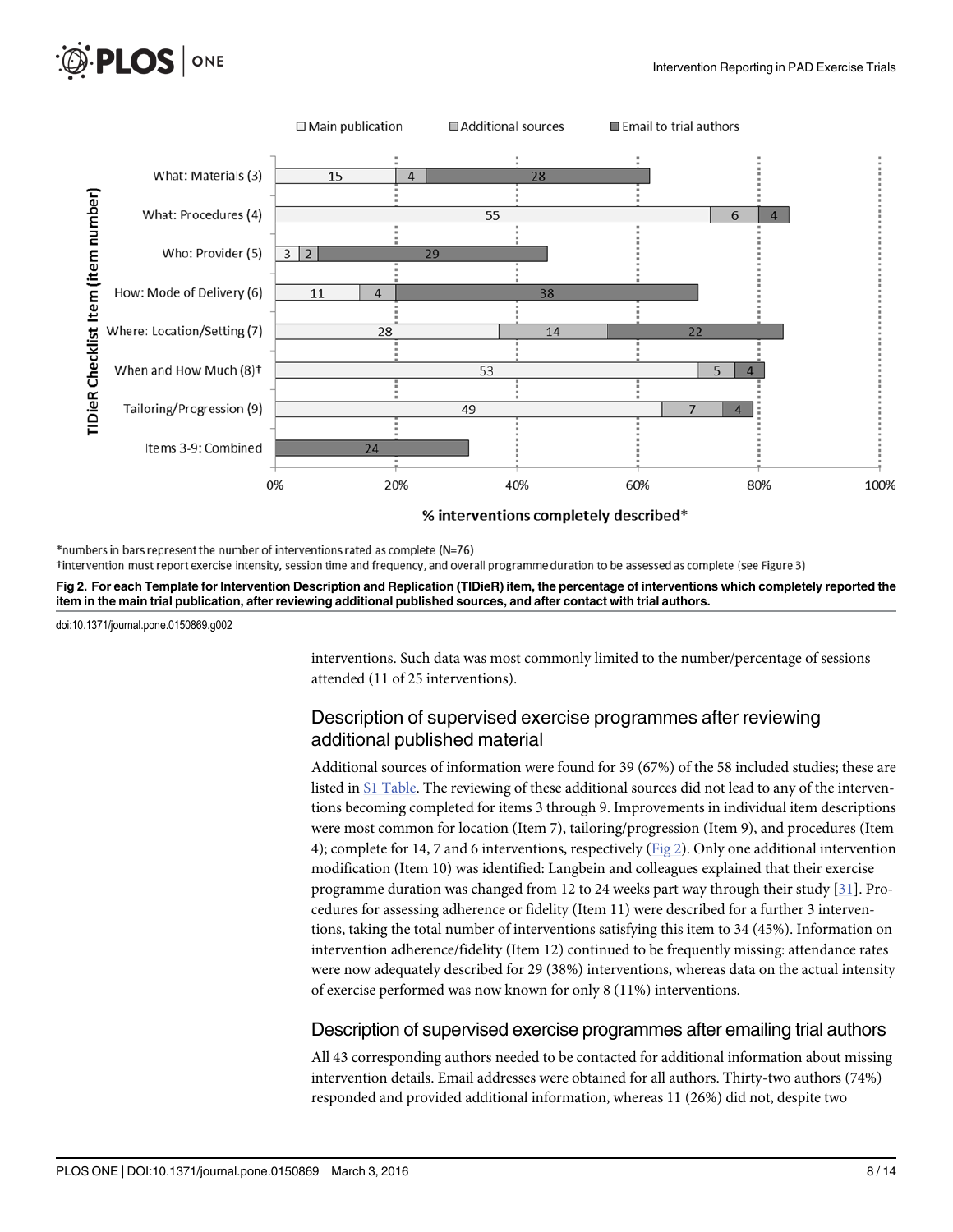<span id="page-9-0"></span>

% interventions completely described\*

\*numbers in bars represent the number of interventions rated as complete (N=76)

[Fig 3. P](#page-6-0)ercentage of interventions which completely reported each component of Item 8 (the When and How Much of exercise) in the main trial publication, after reviewing additional published sources and after contact with trial authors.

doi:10.1371/journal.pone.0150869.g003

reminder emails being sent ( $Fig 1B$ ). Contacts with authors resulted in the completion of all Items 3 to 9 for 24 interventions (32%). The responses also provided a complete description of materials (Item 3) for 28 interventions, provider (Item 5) for 29 interventions, mode of delivery (Item 6) for 38 interventions, and setting (Item 7) for 22 interventions ( $Fig 2$ ). Procedures for assessing adherence or fidelity (Item 11) and information on participant compliance (Item 12) were also described for a further 16 and 11 interventions, respectively.

#### **Discussion**

This study has revealed that none of the interventions used in trials of supervised exercise training in PAD were described in sufficient detail to allow full replication. The interventions were reported well for some criteria, such as procedures and when and how much (with 80% and 76% having an adequate description, respectively), but very poorly on other criteria such as materials, provider, and number of participants per session (25%, 7% and 20%, respectively). The proportion of interventions that were sufficiently-described to allow full replication increased to 32% after emailing trial authors; however, this process was time-consuming and 26% of authors did not respond. Procedures for assessing adherence or fidelity were missing for over half of the interventions, and the reporting of adherence/fidelity data was worse, with information on the intensity of exercise performed presented for only 11% of interventions.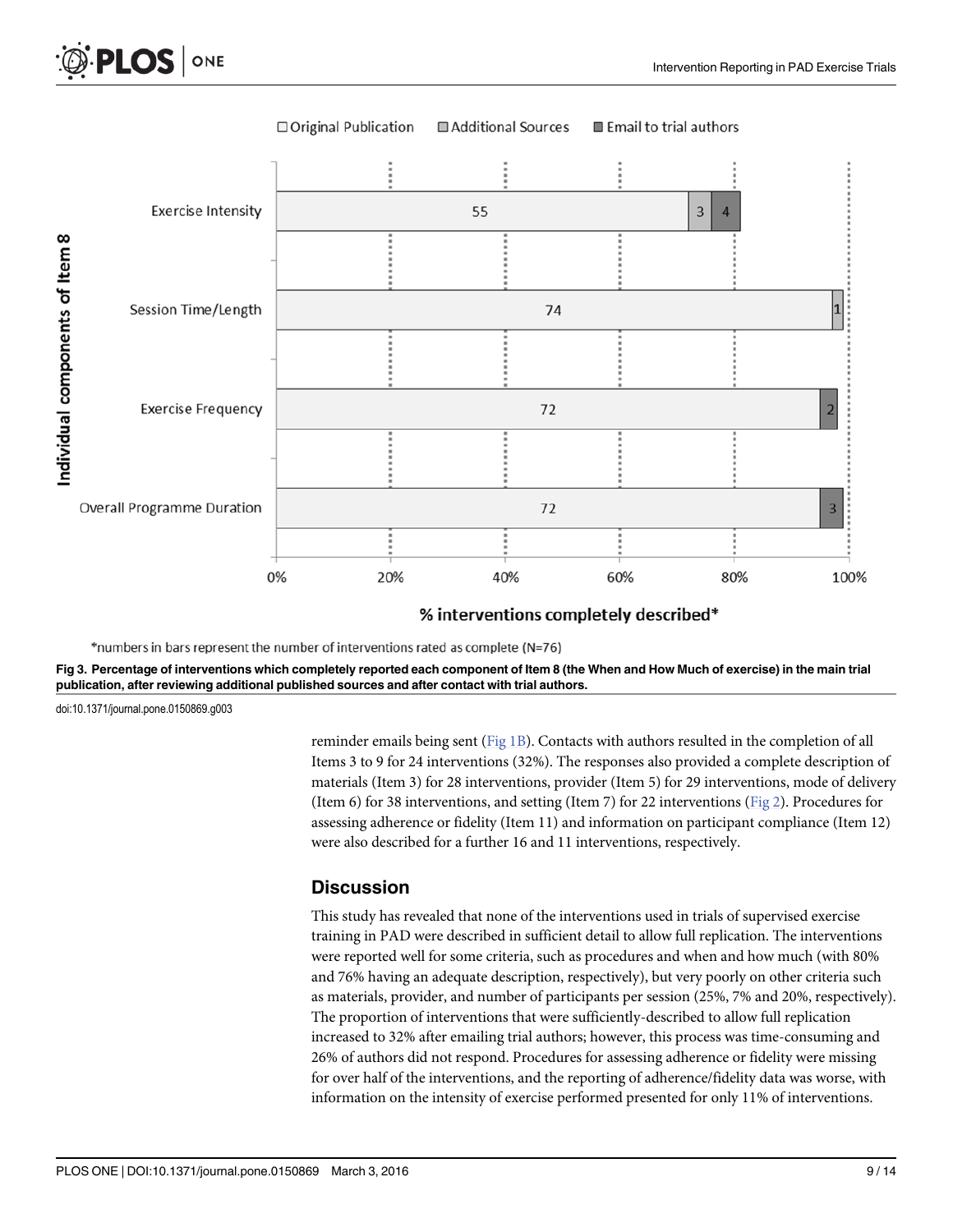<span id="page-10-0"></span>The completeness of descriptions of exercise-based interventions has not been widely studied. Three previous reviews, one in the area of stroke rehabilitation [[32](#page-13-0)], and two in cancer survivorship [[33](#page-13-0),[34](#page-13-0)], have evaluated the reporting of exercise programmes according to the FITT principle, which is a well-established core methodology in exercise prescription that stands for the Frequency, Intensity, Time and Type of exercise. Using the TIDieR checklist, the type of exercise is captured in Item 4 (Procedures), whereas frequency, intensity and time are captured in our adapted version of Item 8 (When and How Much). In the present study, the frequency and time (i.e. duration) of sessions were well-reported components of FITT (both  $>95%$ ). The intensity of exercise was the most frequently missing component (24%), and this was also the case for the three other reviews: stroke, 40% [\[32](#page-13-0)]; breast cancer, 21% [\[33\]](#page-13-0); other cancer, 30% [\[34](#page-13-0)]. Sufficient detail regarding the mode of exercise was also missing for 17% of the PAD interventions, which is exactly the same proportion as for the breast cancer review  $[33]$  $[33]$  $[33]$ , but worse than that reported in the stroke and other-cancer reviews (5% and 6%, respectively) [\[32,34\]](#page-13-0). Mode and intensity of exercise are key determinants of training response, and a clear understanding of these components (and others) is critical for interpreting study findings, the investigation of dose-response effects, and the replication of protocols in future studies and clinical practice. Although we found that missing information can often be obtained by contacting authors directly, this process has several limitations, the main ones being difficulty in locating current email addresses when authors' contact details had changed, and authors not being able to access or recall intervention details, which was a particular problem for some of the older trials. Also, a substantial proportion of authors (26%) did not respond to emails even after two reminders; a non-response rate that is comparable to that of others attempting to contact authors via email for additional information [[22](#page-12-0)].

The previous review of Abell et al. probably provides the most directly-comparable data to that of the present study, because that study examined the reporting quality of exercise-based cardiac rehabilitation interventions using the TIDieR checklist [\[22\]](#page-12-0). These authors similarly reported that intensity of exercise was the most frequently incomplete component of FITT (35%), and a very low proportion of interventions were sufficiently described for all items required for replication (Items 3–9): 8% based on the main trial publication, increasing to 15% after reviewing additional published material, and 43% after contacting trial authors. However, their results did differ markedly to ours on several of the individual checklist items. For example, a lower proportion of interventions were adequately described for provider and location than in the cardiac rehabilitation literature (7% and 55% versus 65% and 91%, respectively). The reasons for this are unclear, but we acknowledge the possibility that we may have been harsher than Abell and colleagues in our assessments of these checklist items (see Strengths and Limitations for further discussion), rather than authors of PAD trials being generally worse at reporting specific intervention details. Irrespective of these differences, the overall conclusions of both studies are the same in that important intervention details are commonly unreported.

Perhaps one of the most striking findings of this review was the extremely poor completion rates for Items 11 and 12, which deal with reporting on the planned versus the delivered intervention. To illustrate, after reviewing all published material relating to the included studies, procedures for assessing adherence or fidelity were described for less than half (47%) of the interventions. Furthermore, relatively few studies described adherence to the planned intervention, with only 38% providing attendance rates and 11% providing intensity data. Simply stating exercise session attendance rates alone does not reveal the exact intensity and duration of exercise that was completed which have implications in relation to observed changes or lack thereof. Poor reporting of adherence to exercise interventions is also a common problem in other areas of exercise medicine. For example, in a review of exercise interventions for stroke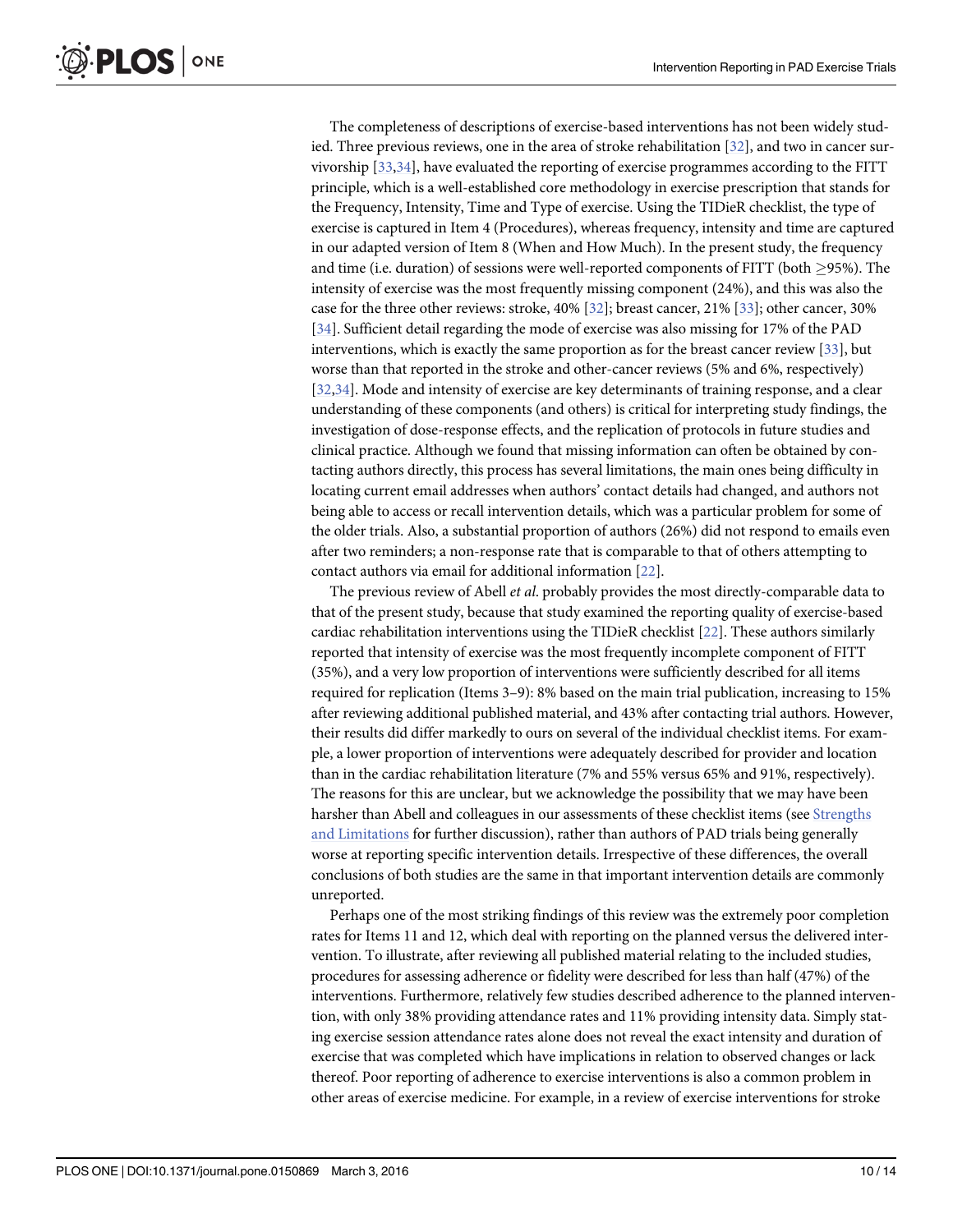<span id="page-11-0"></span>survivors, a target for the frequency, intensity, time and type of exercise was described for 95%, 60%, 92% and 95% of interventions, respectively, whereas adherence to these components was reported in only 57%, 14%, 19% and 24% of them [\[32](#page-13-0)]. Similar findings have been reported in the cancer literature [[33,34](#page-13-0)].

It should not be assumed that exercise programmes are delivered as planned. Indeed, there are several reasons why they might not be, including patient-related factors (e.g. lack of motivation, claudication pain or other co-morbidities limiting the amount of exercise that can be performed [[35](#page-13-0),[36](#page-13-0)]), environmental factors (e.g., lack of transport limiting regular attendance) and health concerns (e.g., avoidance of claudication pain due to fear that it may cause damage [\[35](#page-13-0)]). Studies that have used more detailed fidelity assessments have also shown discrepancies between what was planned and completed. For example, in a fidelity evaluation of a 10-week high-intensity interval training programme for 17 adolescents, Taylor et al. reported that the median (interquartile range) proportion of exercise intervals meeting their high-intensity criterion of 90% of individual maximal heart rate was 58% (42% to 68%) [\[37\]](#page-13-0). Their method of evaluating intervention fidelity may have been useful in many of the PAD exercise trials which used interval training protocols; researchers could have quantified the average number and duration of intervals completed, the average intensity of each interval as measured using a claudication pain scale, rating of perceived exertion and/or heart rate, and the within- and between-subject variability in these measures. We recommend that authors should follow methods such as this to allow an accurate interpretation of study outcomes. We also recommend that authors should follow the TIDieR guide [[23](#page-13-0)] when writing both their protocol and trial report. Although it may only be possible to provide key intervention details in a trial's primary paper because of journal word limit restrictions, there are several places where additional information can be made accessible, including trial websites, protocol papers, and online supplementary material.

#### Strengths and limitations

A strength of this study was that the externally-generated and tested criteria of the TIDieR checklist were applied to evaluate the completeness of intervention descriptions in all PAD exercise trials. A systematic search strategy was used to identify eligible trials for inclusion, with no restrictions on the type of journal or year of publication. However, we did exclude trials that were not written in English. Also, while we recognise that randomised controlled trials are not the only source of evidence for the value of supervised exercise programmes in PAD, they are often considered the "gold standard" by which treatment effectiveness is evaluated. Therefore, we decided to focus this review on reports of randomised trials. Other strengths of this review include duplicate rating and inclusion of a process for obtaining missing intervention details from authors.

A limitation of this review relates to the type of data that is collected by the TIDieR checklist. While all the criteria are dichotomous (in that they require a yes or no response), the justification behind this categorisation has different degrees of interpretation. This could have resulted in overly harsh assessments of completeness for certain criteria. For example, some researchers may have thought that "treadmill" would have been a sufficient description for a treadmill walking programme to receive a "yes" response for Item 3 (Materials), whereas we thought that the make and model of the treadmill should be stated, or it at least be stated whether a motorised or non-motorised system was used. The TIDieR guide [[23\]](#page-13-0) is not explicitly clear on this point, and several of the other criteria are also open to interpretation. Nevertheless, we have clearly described how we used the checklist and two researchers had to agree on the item categorisation before the final results were generated. A further limitation of this study was that we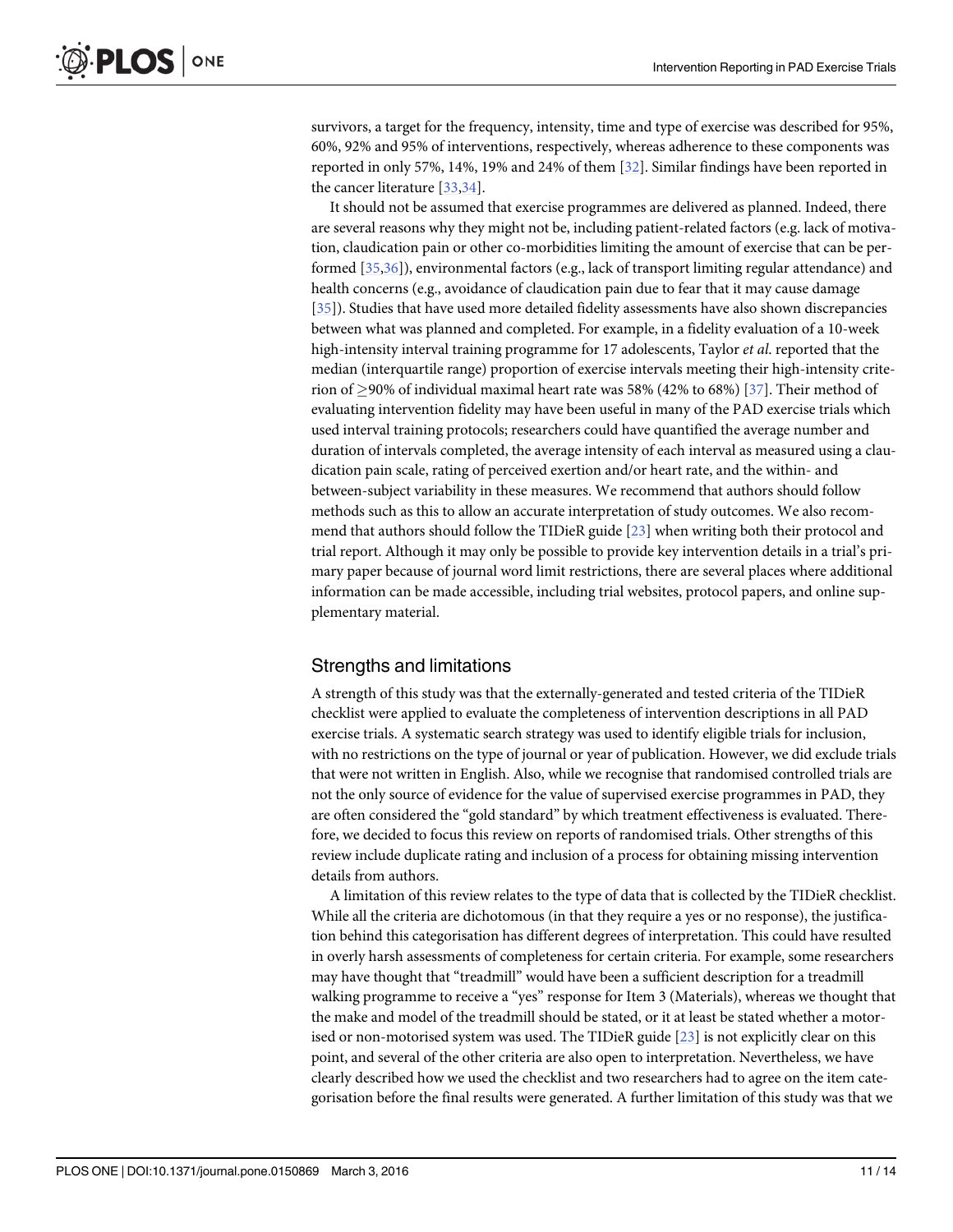<span id="page-12-0"></span>did not apply the checklist to the comparator group(s) of the included trials. The reporting of control/comparator conditions has been shown to be poor [\[38\]](#page-13-0), and the problem of labelling as usual or standard care with no further explanation deserves further emphasis.

#### Conclusion

We have demonstrated that important intervention details are commonly missing for supervised exercise programmes in the PAD trial literature. The omission of essential information about interventions has been described as a substantial, yet remediable, contributor to the enormous worldwide waste in research funding [\[39\]](#page-13-0). Indeed, it has implications for the interpretation of outcome data, the investigation of dose-response effects, and the replication of protocols in future studies and clinical practice. Researchers should be mindful of intervention reporting guidelines when attempting to publish information about supervised exercise programmes, regardless of the population being studied. The findings of this study are helpful in highlighting the specific areas where intervention descriptions can be improved.

#### Supporting Information

[S1 Dataset.](http://www.plosone.org/article/fetchSingleRepresentation.action?uri=info:doi/10.1371/journal.pone.0150869.s001) Study data. (XLSX)

[S1 Search Strategy.](http://www.plosone.org/article/fetchSingleRepresentation.action?uri=info:doi/10.1371/journal.pone.0150869.s002) Search strategies for electronic databases. (DOCX)

[S1 Table](http://www.plosone.org/article/fetchSingleRepresentation.action?uri=info:doi/10.1371/journal.pone.0150869.s003). Details of the included trials. (DOCX)

#### Acknowledgments

We would like to thank the authors of included studies who responded to our email requests for further information.

#### Author Contributions

Conceived and designed the experiments: GAT SB LC EP. Performed the experiments: GAT SB LC EP. Analyzed the data: GT SB LC EP. Contributed reagents/materials/analysis tools: GAT SB LC EP. Wrote the paper: GAT SB LC EP.

#### References

- [1.](#page-1-0) Fowkes FG, Rudan D, Rudan I, Aboyans V, Denenberg JO, McDermott MM, et al. Comparison of global estimates of prevalence and risk factors for peripheral artery disease in 2000 and 2010: a systematic review and analysis. Lancet. 2013; 382: 1329–1340. doi: [10.1016/S0140-6736\(13\)61249-0](http://dx.doi.org/10.1016/S0140-6736(13)61249-0) PMID: [23915883](http://www.ncbi.nlm.nih.gov/pubmed/23915883)
- [2.](#page-1-0) McDermott MM, Greenland P, Liu K, Guralnik JM, Criqui MH, Dolan NC, et al. Leg symptoms in peripheral arterial disease: associated clinical characteristics and functional impairment. JAMA. 2001; 286: 1599–1606. PMID: [11585483](http://www.ncbi.nlm.nih.gov/pubmed/11585483)
- [3.](#page-1-0) Golomb BA, Dang TT, Criqui MH. Peripheral arterial disease: morbidity and mortality implications. Circulation. 2006; 114: 688–699. PMID: [16908785](http://www.ncbi.nlm.nih.gov/pubmed/16908785)
- [4.](#page-1-0) Lane R, Ellis B, Watson L, Leng GC. Exercise for intermittent claudication. Cochrane Database Syst Rev. 2014; 7: CD000990. doi: [10.1002/14651858.CD000990.pub3](http://dx.doi.org/10.1002/14651858.CD000990.pub3) PMID: [25037027](http://www.ncbi.nlm.nih.gov/pubmed/25037027)
- [5.](#page-1-0) Vemulapalli S, Dolor RJ, Hasselblad V, Schmit K, Banks A, Heidenfelder B, et al. Supervised vs unsupervised exercise for intermittent claudication: A systematic review and meta-analysis. Am Heart J. 2015; 169: 924–937. doi: [10.1016/j.ahj.2015.03.009](http://dx.doi.org/10.1016/j.ahj.2015.03.009) PMID: [26027632](http://www.ncbi.nlm.nih.gov/pubmed/26027632)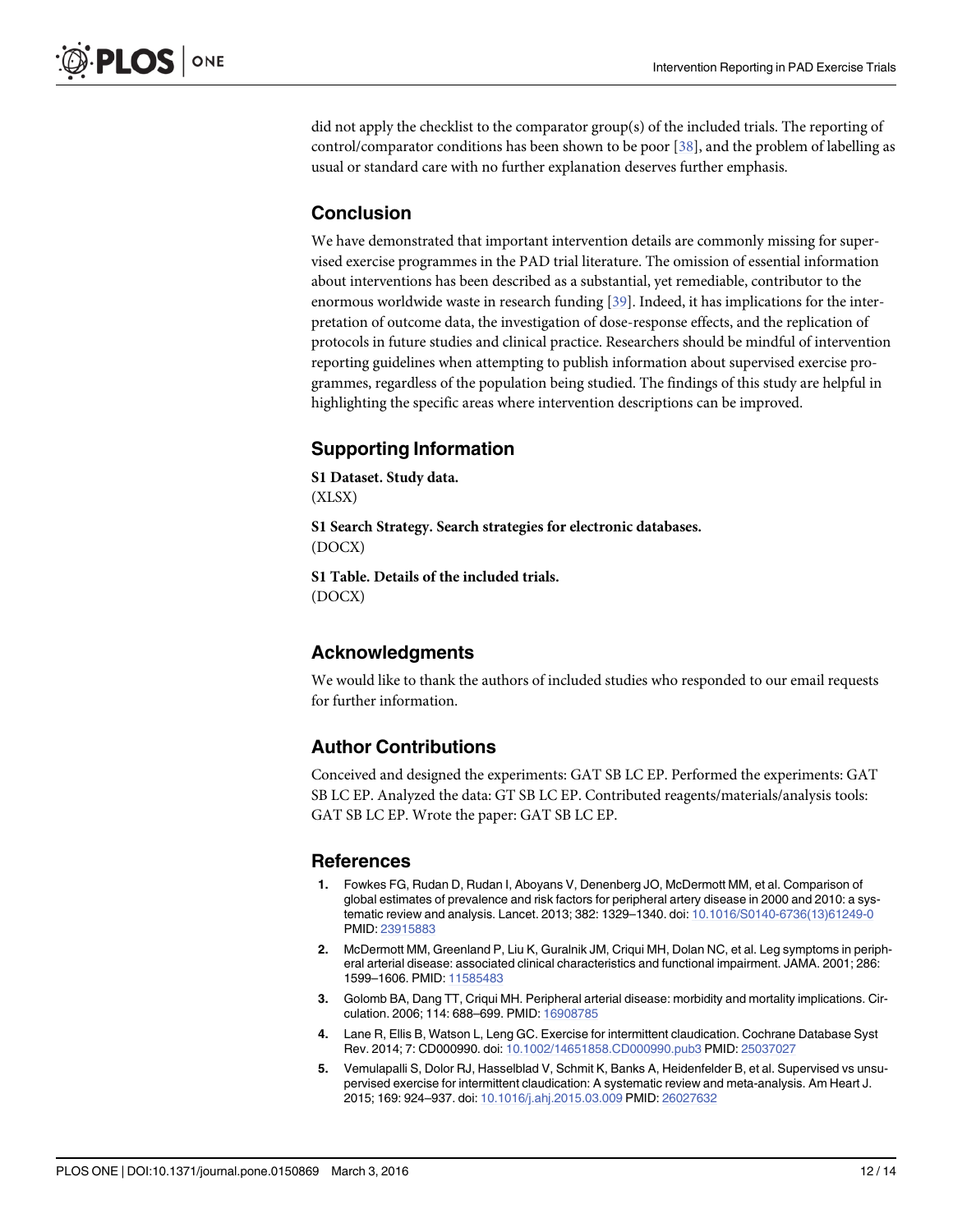- <span id="page-13-0"></span>[6.](#page-1-0) McDermott MM, Tiukinhoy S, Greenland P, Liu K, Pearce WH, Guralnik JM, et al. A pilot exercise intervention to improve lower extremity functioning in peripheral arterial disease unaccompanied by intermittent claudication. J Cardiopulm Rehabil. 2004; 24: 187–196. PMID: [15235301](http://www.ncbi.nlm.nih.gov/pubmed/15235301)
- [7.](#page-1-0) McDermott MM, Ades P, Guralnik JM, Dyer A, Ferrucci L, Liu K, et al. Treadmill exercise and resistance training in patients with peripheral arterial disease with and without intermittent claudication: a randomized controlled trial. JAMA. 2009; 301: 165–174. doi: [10.1001/jama.2008.962](http://dx.doi.org/10.1001/jama.2008.962) PMID: [19141764](http://www.ncbi.nlm.nih.gov/pubmed/19141764)
- [8.](#page-1-0) Parmenter BJ, Raymond J, Fiatarone Singh MA. The effect of exercise on haemodynamics in intermittent claudication: a systematic review of randomized controlled trials. Sports Med. 2010; 40: 433–447. doi: [10.2165/11531330-000000000-00000](http://dx.doi.org/10.2165/11531330-000000000-00000) PMID: [20433214](http://www.ncbi.nlm.nih.gov/pubmed/20433214)
- 9. Parmenter BJ, Raymond J, Fiatarone Singh MA. The effect of exercise on fitness and performancebased tests of function in intermittent claudication: a systematic review. Sports Med. 2013; 43: 513– 524. doi: [10.1007/s40279-013-0038-9](http://dx.doi.org/10.1007/s40279-013-0038-9) PMID: [23539309](http://www.ncbi.nlm.nih.gov/pubmed/23539309)
- [10.](#page-1-0) Parmenter BJ, Dieberg G, Phipps G, Smart NA. Exercise training for health-related quality of life in peripheral artery disease: a systematic review and meta-analysis. Vasc Med. 2015; 20: 30–40. doi: [10.](http://dx.doi.org/10.1177/1358863X14559092) [1177/1358863X14559092](http://dx.doi.org/10.1177/1358863X14559092) PMID: [25432991](http://www.ncbi.nlm.nih.gov/pubmed/25432991)
- [11.](#page-1-0) Fakhry F, Rouwet EV, den Hoed PT, Hunink MG, Spronk S. Long-term clinical effectiveness of supervised exercise therapy versus endovascular revascularization for intermittent claudication from a randomized clinical trial. Br J Surg. 2013; 100: 1164–1171. doi: [10.1002/bjs.9207](http://dx.doi.org/10.1002/bjs.9207) PMID: [23842830](http://www.ncbi.nlm.nih.gov/pubmed/23842830)
- [12.](#page-1-0) Murphy TP, Cutlip DE, Regensteiner JG, Mohler ER, Cohen DJ, Reynolds MR, et al. Supervised exercise versus primary stenting for claudication resulting from aortoiliac peripheral artery disease: sixmonth outcomes from the claudication: exercise versus endoluminal revascularization (CLEVER) study. Circulation. 2012; 125: 130–139. doi: [10.1161/CIRCULATIONAHA.111.075770](http://dx.doi.org/10.1161/CIRCULATIONAHA.111.075770) PMID: [22090168](http://www.ncbi.nlm.nih.gov/pubmed/22090168)
- [13.](#page-1-0) Kakkos SK, Geroulakos G, Nicolaides AN. Improvement of the walking ability in intermittent claudication due to superficial femoral artery occlusion with supervised exercise and pneumatic foot and calf compression: a randomised controlled trial. Eur J Vasc Endovasc Surg. 2005; 30: 164–175. PMID: [15890545](http://www.ncbi.nlm.nih.gov/pubmed/15890545)
- [14.](#page-1-0) Arosio E, Cuzzolin L, De Marchi S, Minuz P, Degan M, Crivellente F, et al. Increased endogenous nitric oxide production induced by physical exercise in peripheral arterial occlusive disease patients. Life Sci. 1999; 65: 2815–2822. PMID: [10622270](http://www.ncbi.nlm.nih.gov/pubmed/10622270)
- 15. Mannarino E, Pasqualini L, Innocente S, Scricciolo V, Rignanese A, Ciuffetti G. Physical training and antiplatelet treatment in stage II peripheral arterial occlusive disease: alone or combined? Angiology. 1991; 42: 513–521. PMID: [1863010](http://www.ncbi.nlm.nih.gov/pubmed/1863010)
- [16.](#page-1-0) Maejima Y, Yasu T, Ueba H, Kobayashi N, Hashimoto S, Kubo N, et al. Exercise after heparin administration: new therapeutic program for patients with-option arteriosclerosis oblitrans. Circ J. 2005; 69: 1099–1104. PMID: [16127194](http://www.ncbi.nlm.nih.gov/pubmed/16127194)
- [17.](#page-1-0) Norgren L, Hiatt WR, Dormandy JA, Nehler MR, Harris KA, Fowkes FG, et al. Inter-Society Consensus for the Management of Peripheral Arterial Disease (TASC II). Eur J Vasc Endovasc Surg. 2007; 33 Suppl 1:S1–75. PMID: [17140820](http://www.ncbi.nlm.nih.gov/pubmed/17140820)
- 18. Hirsch AT, Haskal ZJ, Hertzer NR, Bakal CW, Creager MA, Halperin JL, et al. ACC/AHA 2005 Practice Guidelines for the management of patients with peripheral arterial disease (lower extremity, renal, mesenteric, and abdominal aortic): a collaborative report from the American Association for Vascular Surgery/Society for Vascular Surgery, Society for Cardiovascular Angiography and Interventions, Society for Vascular Medicine and Biology, Society of Interventional Radiology, and the ACC/AHA Task Force on Practice Guidelines (Writing Committee to Develop Guidelines for the Management of Patients With Peripheral Arterial Disease): endorsed by the American Association of Cardiovascular and Pulmonary Rehabilitation; National Heart, Lung, and Blood Institute; Society for Vascular Nursing; TransAtlantic Inter-Society Consensus; and Vascular Disease Foundation. Circulation. 2006; 113: e463–654. PMID: [16549646](http://www.ncbi.nlm.nih.gov/pubmed/16549646)
- [19.](#page-1-0) Layden J, Michaels J, Bermingham S, Higgins B; Guideline Development Group. Diagnosis and management of lower limb peripheral arterial disease: summary of NICE guidance. BMJ. 2012; 345: e4947. doi: [10.1136/bmj.e4947](http://dx.doi.org/10.1136/bmj.e4947) PMID: [22875949](http://www.ncbi.nlm.nih.gov/pubmed/22875949)
- [20.](#page-1-0) National Institute for Health and Care Excellence. Clinical Guidance 147: Lower limb peripheral arterial disease: diagnosis and management. 2012.
- [21.](#page-1-0) Hoffmann TC, Erueti C, Glasziou PP. Poor description of non-pharmacological interventions: analysis of consecutive sample of randomised trials. BMJ. 2013; 347: f3755. doi: [10.1136/bmj.f3755](http://dx.doi.org/10.1136/bmj.f3755) PMID: [24021722](http://www.ncbi.nlm.nih.gov/pubmed/24021722)
- [22.](#page-2-0) Abell B, Glasziou P, Hoffmann T. Reporting and replicating trials of exercise-based cardiac rehabilitation: do we know what the researchers actually did? Circ Cardiovasc Qual Outcomes 2015; 8: 187– 194. doi: [10.1161/CIRCOUTCOMES.114.001381](http://dx.doi.org/10.1161/CIRCOUTCOMES.114.001381) PMID: [25737485](http://www.ncbi.nlm.nih.gov/pubmed/25737485)